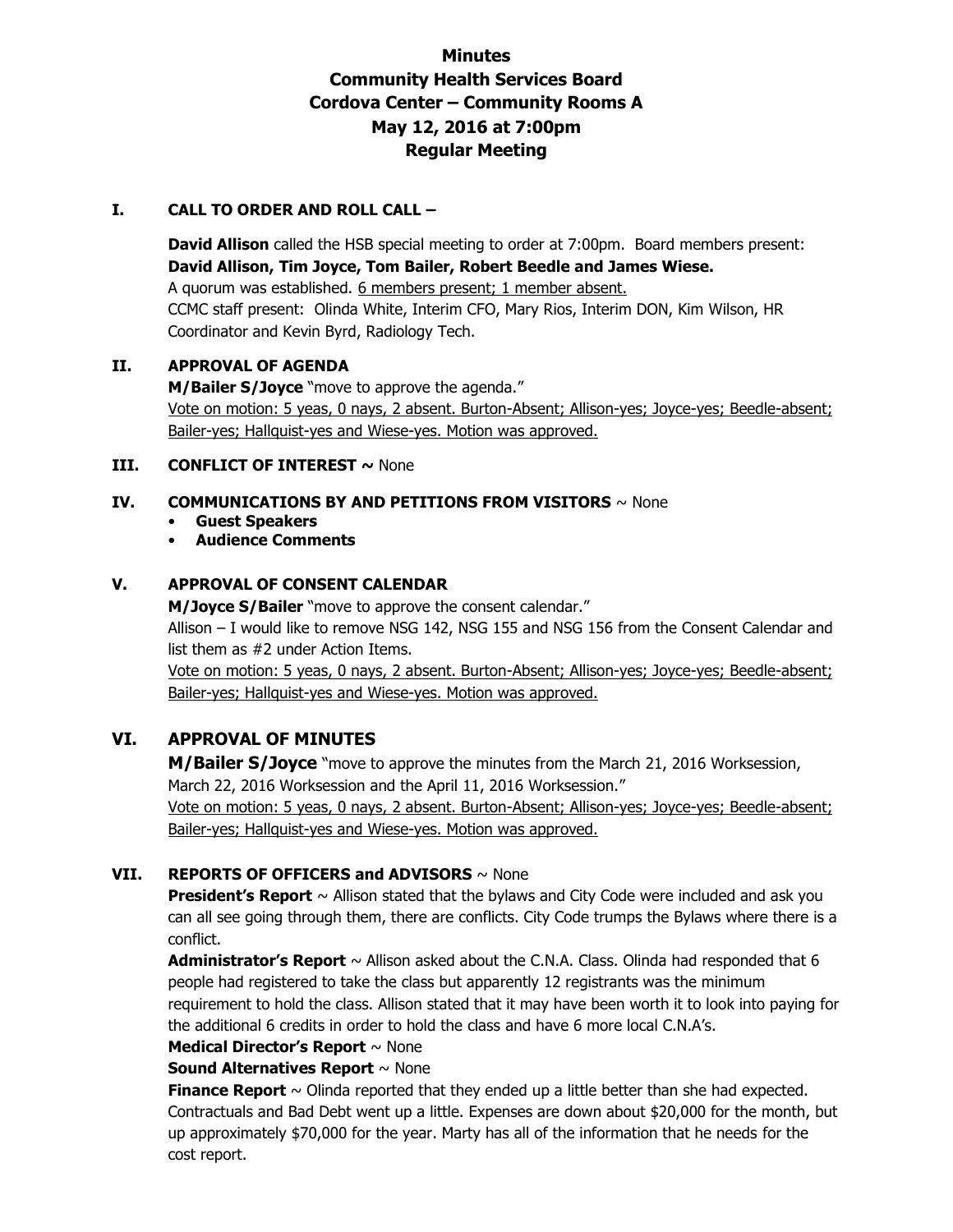## **The Board continued with a more detailed discussion regarding the monthly financial materials provided.**

**Quorum Report** ~ Ron Vigus stated that they have four CFO candidates and they will be talking with Randy Robertson and Noel Rea next week about the candidates. Randy Robertson encouraged Ron Vigus to reach out and include Scot Mitchell in the decision regarding the CFO candidates.

## **VIII. CORRESPONDENCE** ~ None

### **IX. ACTION ITEMS**

1. Resolution to update CCMC Authorized Check Signers

**M/Joyce S/Bailer** "move to approve the Resolution of the Cordova Community Health Services Board of the Cordova Community Medical Center Designating the Representatives authorized for signing checks, non-check payroll tax payment and cash transfers for Cordova Community Medical Center."

Vote on motion: 5 yeas, 0 nays, 2 absent. Burton-Absent; Allison-yes; Joyce-yes; Beedleabsent; Bailer-yes; Hallquist-yes and Wiese-yes. Motion was approved.

2. CCMC Policies NSG 142, NSG 155 and NSG 156. **M/Joyce S/Bailer** "move to approve Nursing Policies NSG 142, NSG 155 and NSG 156."

Allison stated that the reason why these three policies were pulled from the consent calendar was to note a few housekeeping changes that needed to be made. Policy NSG 142 in item #4 currently stated "they" it should be stated LPN. NSG 155 item #14 reads DONOT, it should be amended to read Do Not. NSG 156 item #4 states followed by "her" signature and should be amended to read followed by Nurses signature.

Vote on motion: 5 yeas, 0 nays, 2 absent. Burton-Absent; Allison-yes; Joyce-yes; Beedleabsent; Bailer-yes; Hallquist-yes and Wiese-yes. Motion was approved.

## **X. DISCUSSION ITEMS**

1. Policy and Procedure Sub-Committee

Allison reported that at this time the hospital has a stack of Policies and Procedures that have already been approved by the Dept. Head and QMC that are waiting for our review and approval. It was suggested that maybe we should have a Policy and Procedure Sub-Committee, but HSB would have to approve them anyway. I suggest that we either have a special meeting or put as many policies and you have ready on the next meeting and we'll get them done and approved.

### **XI. AUDIENCE PARTICIPATION** ~ None

### **XII. BOARD MEMBERS COMMENTS** ~ None

### **XIII. Executive Session**

**1. Personnel** (CEO Contract Discussion and Signature)  **At 7:39pm M/Joyce S/Bailer** "move to go into executive session for matters, immediate knowledge of which would clearly have an adverse effect upon the finances of CCMC."

HSB Members came out of Executive session at 7:46pm

**M/Joyce S/Bailer** to direct HSB Chair David Allison to sign the permanent CEO contract with Scot Mitchell.

Vote on motion: 5 yeas, 0 nays, 2 absent. Burton-Absent; Allison-yes; Joyce-yes; Beedle-absent; Bailer-yes; Hallquist-yes and Wiese-yes. Motion was approved.